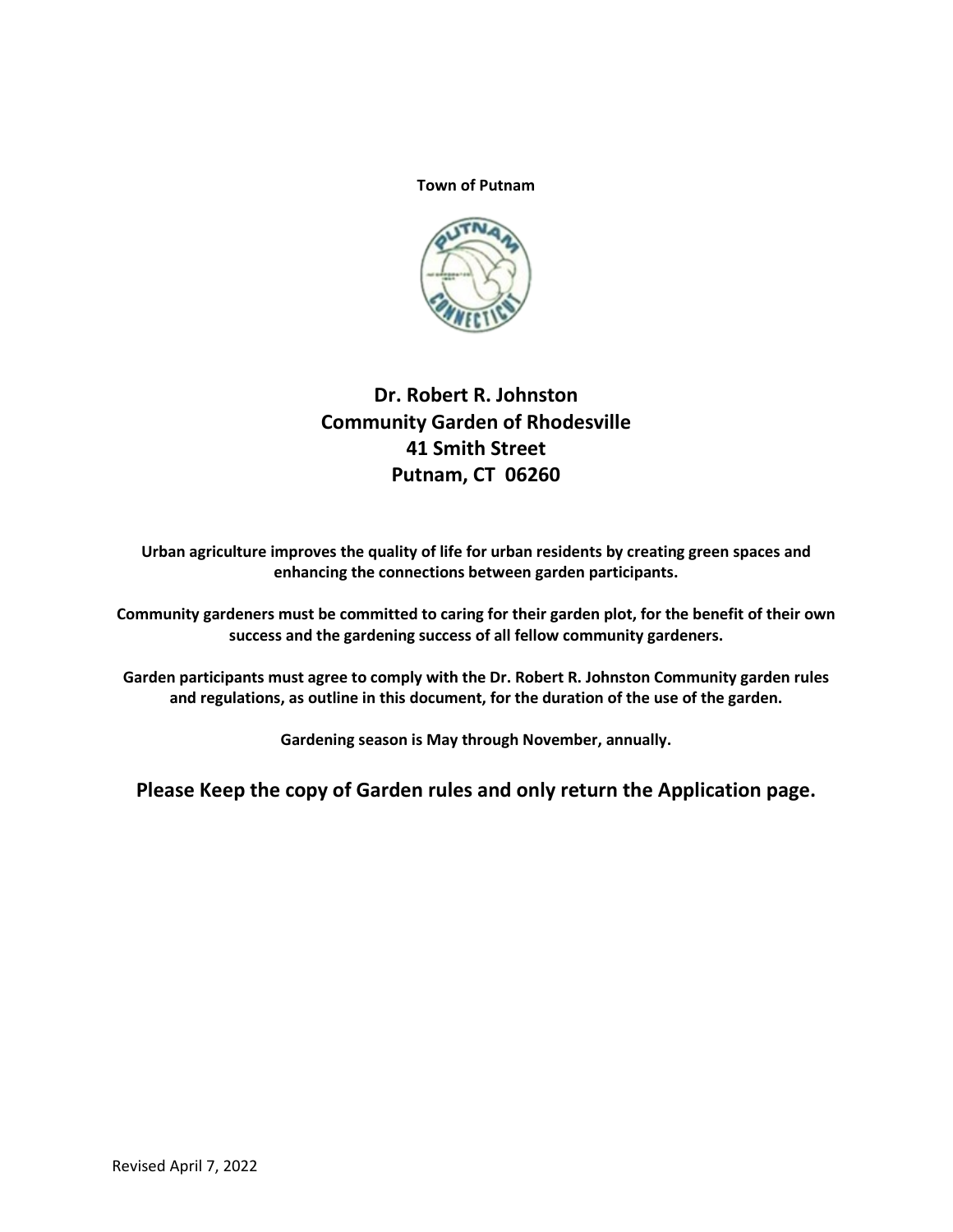# **RULES AND REGULATIONS**

# **GENERAL:**

- 1. Gardeners are responsible for completing and signing an application (included with this document).
- 2. Garden fee will be submitted with the application. For the 2022 growing season, raised beds (8 ft. x 4 ft.) will be \$15.00 and ground beds (approximately 18 ft. x 12 ft.) will be \$30.00.
- 3. Gardeners, in good standing, will have first preference and may choose either the same plot or a vacant plot.
- 4. Every gardener will be provided with a key to the garden gate and the garden shed. Please be sure to secure the garden lock when you are the last to leave the garden. Do not assume that someone else will take care of this. There will be a \$20.00 key deposit, payable at registration, which will be refunded when the key is returned.
- 5. Any personal gardening tools or supplies which are left in the garden are done so at the gardener's own risk.
- 6. Pets are not allowed in the garden.
- 7. Children are welcome in the garden but must be accompanied by an adult and must be supervised at all times. Children should not be allowed to disturb or walk through garden plots.
- 8. Drugs, alcohol, fires and smoking and chewing tobacco are not allowed in the garden.
- 9. Theft, vandalism or unusual activities should be reported to the garden leadership.
- 10. It is understood that neither the garden group nor the owners of the land (the Town of Putnam) are responsible for my actions.

## **Gardeners Requirements/Responsibilities:**

- 1. In addition to attending opening and closing day clean-up/work-days, every gardener is required to work three (3) hours per gardening season to help maintain communal spaces. A list of tasks will be posted in the garden shed. A monthly "time sheet" will be posted in the garden shed.
- 2. Gardening hours are from sunrise to sunset. For your safety, only garden during daylight hours.
- 3. Garden meetings and workdays are scheduled throughout the season. Please plan to participate to get to know your fellow community gardeners and assist with garden projects. Meeting dates will be posted in the garden shed and you will be notified by email.
- 4. Only vegetables, fruits, herbs and flower plants are allowed.
- 5. Tall crops should not be planted where they will shade neighboring plots.
- 6. Plots are to be used for growing plants for non-commercial use.
- 7. Gardeners will only harvest from their own plots and not from other plots, unless receiving permission from another gardener.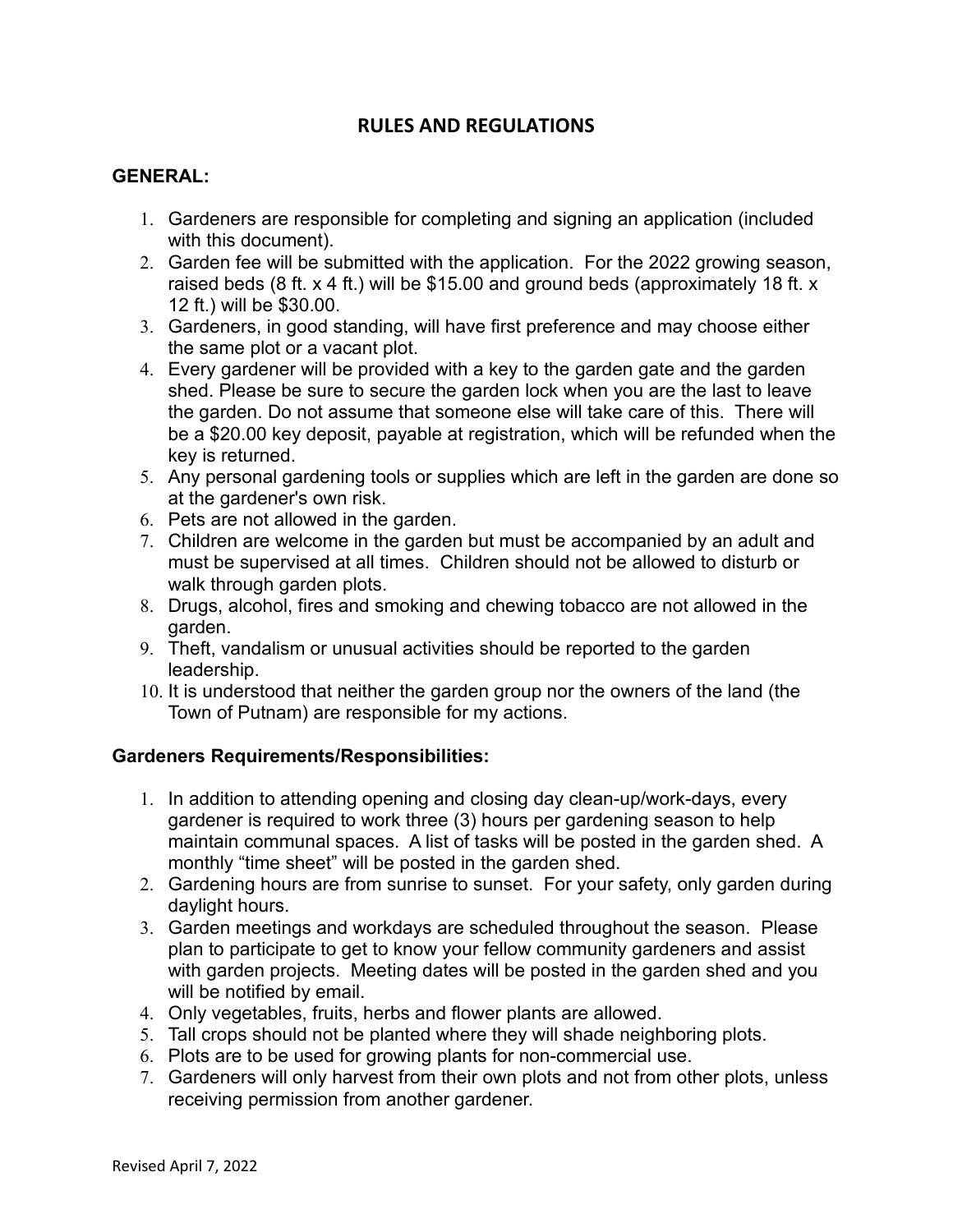- 8. The application of herbicides (weed killers) to the garden plots or pathways is prohibited.
- 9. Fertilizers and insecticides that will in any way affect other gardens are prohibited.
- 10. Gardeners are responsible for removing weeds and putting them in the compost bin. **NO**  diseased (i.e., blight, powdery mildew) or bug infested, ie, squash bugs/eggs, cucumber beetles/eggs, etc.) are to be put in the compost bin.
- 11. Any invasive bug infestation, which may affect all gardens, will be aggressively handled by appropriate means in all plots. Gardeners will be notified of bug infestation and prompt attention will be required by each gardener.
- 12. All trash (including diseased and infested plant material) should be bagged and removed from the Community Garden. "What you carry in, please carry out." Please be sure to remove empty plant containers.
- 13. Only compostable materials are to be placed in the compost bin. To aid in composting, large plant material should be cut up into smaller pieces.
- 14. Gardeners are responsible for the care of the pathways to the Harrison Street and Cleveland Street sides of their plot. Gardeners are responsible for the paths along the sides of their garden. Paths can be mulched, mowed or weed whacked.
- 15. Garden plots should be cared for a minimum of once a week. It is the gardener's responsibility to notify the leadership if he or she is unable to care for their plot**.** A monthly "time sheet" will be posted in the garden shed.
- 16. Access to water is available using the key and to the garden gate and shed. Unattended watering is not allowed. As with the garden gate, please assure that the water lock is secured when you are the last gardener to leave the garden. Do not assume that someone else will take care of this.
- 17. Gardeners have full use of all tools in the garden shed. Please return tools to the shed in a clean condition. It is helpful to all if the shed is kept organized. Contact leadership if there are any broken tools.
- 18. **Uncared for gardens are a detriment to the success of the Community Garden**. Gardeners agree to keep their plots free of weeds, diseased or insectinfested plants, and over-ripe vegetables. If a garden is not maintained, a warning will be given. If conditions do not improve, the plot will be considered abandoned. Plantings will be removed from abandoned plot or harvested for charity and gardener may not be eligible to return the following year. Garden key must be surrendered, and key deposit returned to the gardener.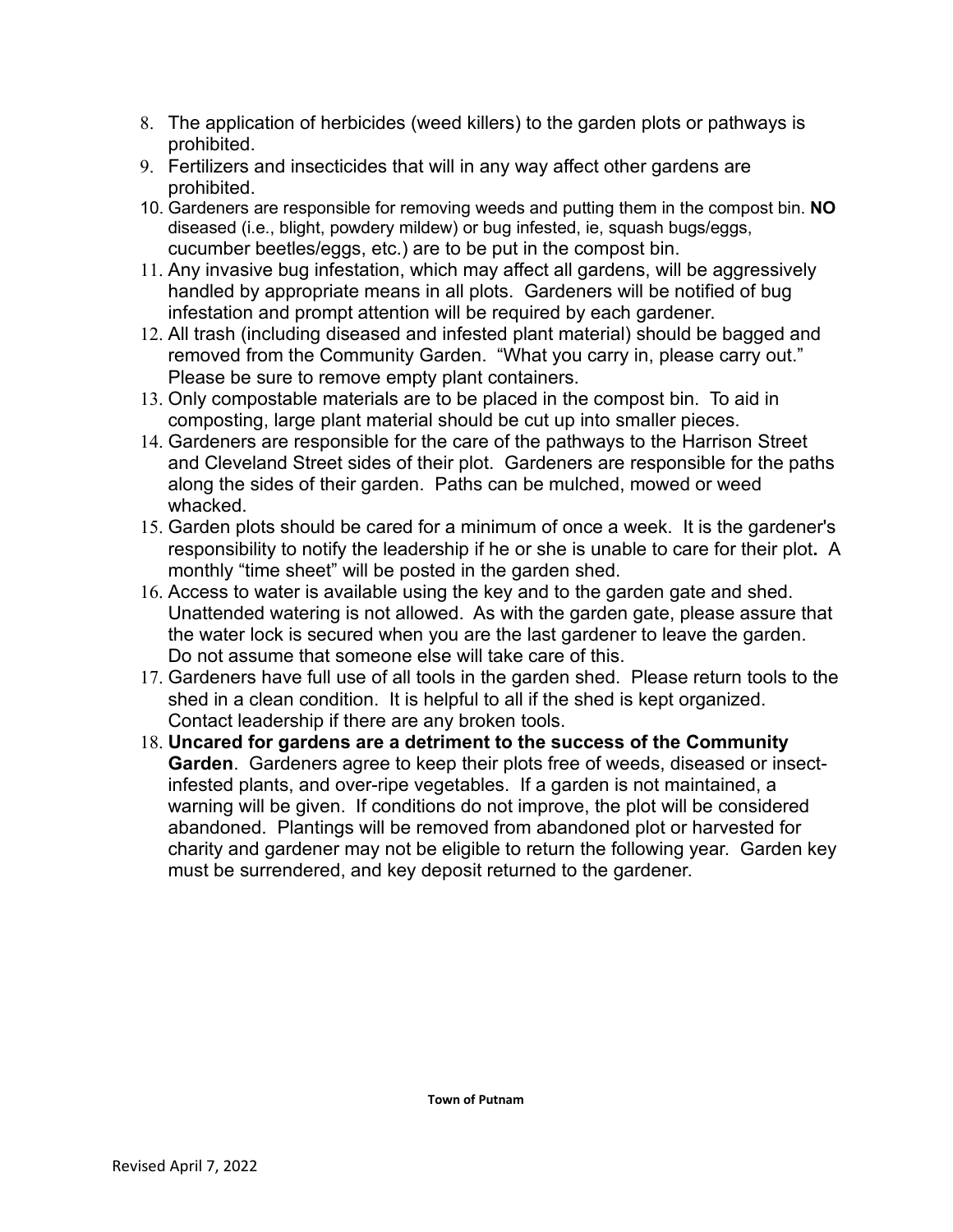

#### **Dr. Robert R. Johnston Community Garden of Rhodesville 41 Smith Street Putnam, CT 06260**

#### **2022 Season Application**

Please complete the information below and drop off or mail to the Town of Putnam Economic Development office, 200 School Street, Putnam, CT – Room 206. The community garden program annual fee is \$15.00 for raised beds and \$30.00 for ground plots (plus a \$20.00 - refundable key deposit). Payment is due at the time of registration and may be made to the Town of Putnam by check or cash. Participants must agree to abide by the rules and regulations, made available with this application. Failure to abide by the rules may result in reassignment of your plot, with fees forfeited, and suspension of your privilege to reapply in the future.

| Name:             |                                                |                                                                                                                       |  |
|-------------------|------------------------------------------------|-----------------------------------------------------------------------------------------------------------------------|--|
| Address:          |                                                |                                                                                                                       |  |
| City, State, Zip: |                                                |                                                                                                                       |  |
| Email:            |                                                |                                                                                                                       |  |
| Phone:            |                                                | <u> 1989 - Johann John Stoff, deutscher Stoffen und der Stoffen und der Stoffen und der Stoffen und der Stoffen u</u> |  |
|                   |                                                | Calendar Year Applied For: Circle One Raised Bed or Ground Bed                                                        |  |
| Please Check One: |                                                |                                                                                                                       |  |
|                   |                                                | I have gardened at this location in the past and would like plot #, if available.                                     |  |
|                   | This is my first year at the community garden. |                                                                                                                       |  |
|                   |                                                | I would like a plot near a friend. Friend's Name _______________________________                                      |  |
| Declarations:     |                                                |                                                                                                                       |  |
|                   | Community Garden of Rhodesville, Putnam, CT.   | I have read and will comply with the terms and rules and regulation of the Robert R. Johnston                         |  |
|                   | I am 18 years or older.                        |                                                                                                                       |  |
|                   |                                                |                                                                                                                       |  |
|                   | Please print name below line and sign above    |                                                                                                                       |  |
| Office use:       |                                                |                                                                                                                       |  |
|                   |                                                |                                                                                                                       |  |
|                   | Date Assigned to Waiting List: ______________  | Plot # Assignment:                                                                                                    |  |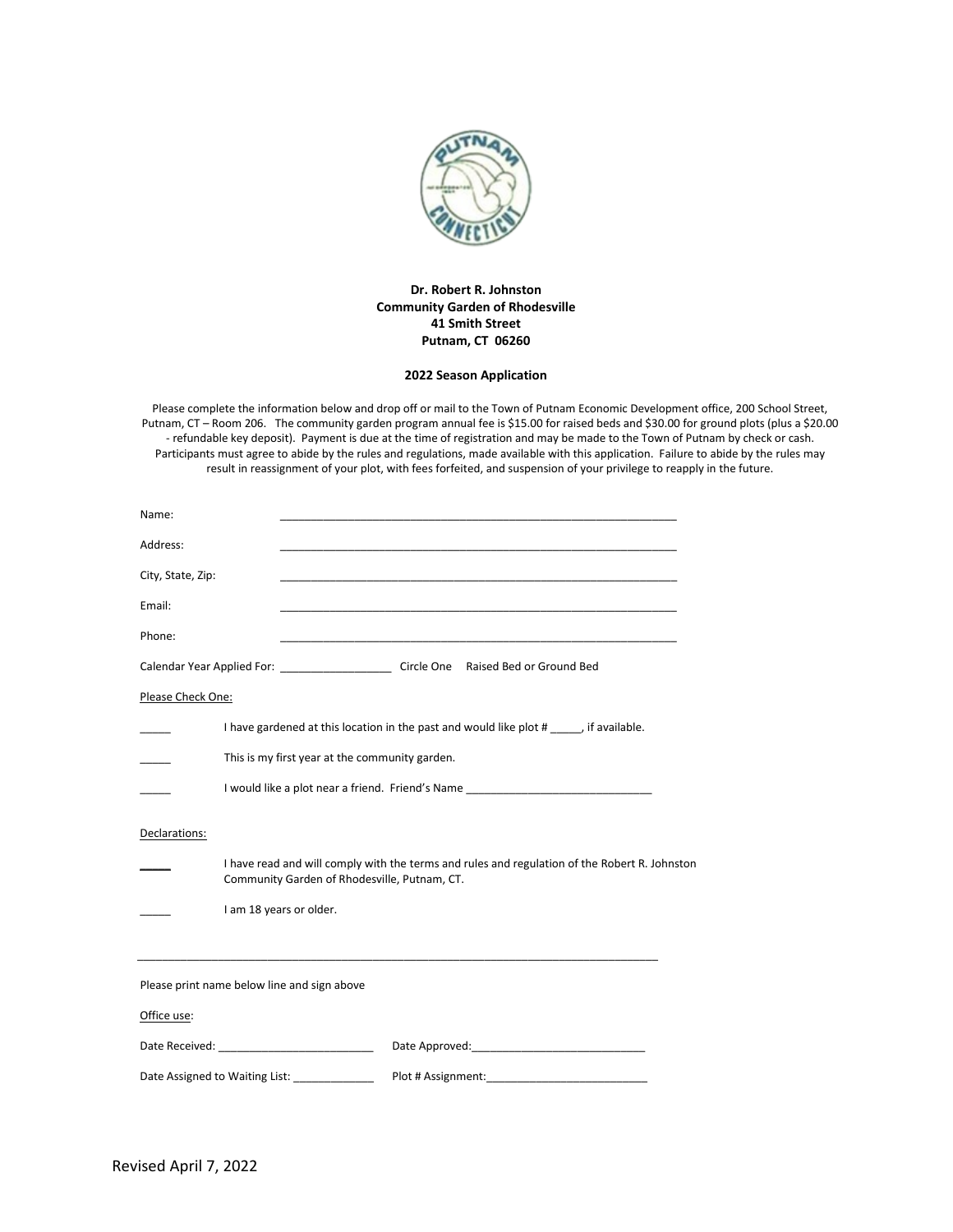### **Gardening Information**

### **Websites**

Dave's Garden **davesgarden.com Mother Earth News motherearthnews.com Veggie Gardener veggiegardener.com Reformation Acres reformationacres.com**

**UCONN Home & Garden <http://www.ladybug.uconn.edu/FactSheets/index.php>**

**Facebook**

**The Humble Gardener**

**Pinterest and YouTube have many gardening and community gardening ideas.**

**Ask your fellow gardeners…..the true benefit of community gardening! We all have different methods, experiences and ideas.**